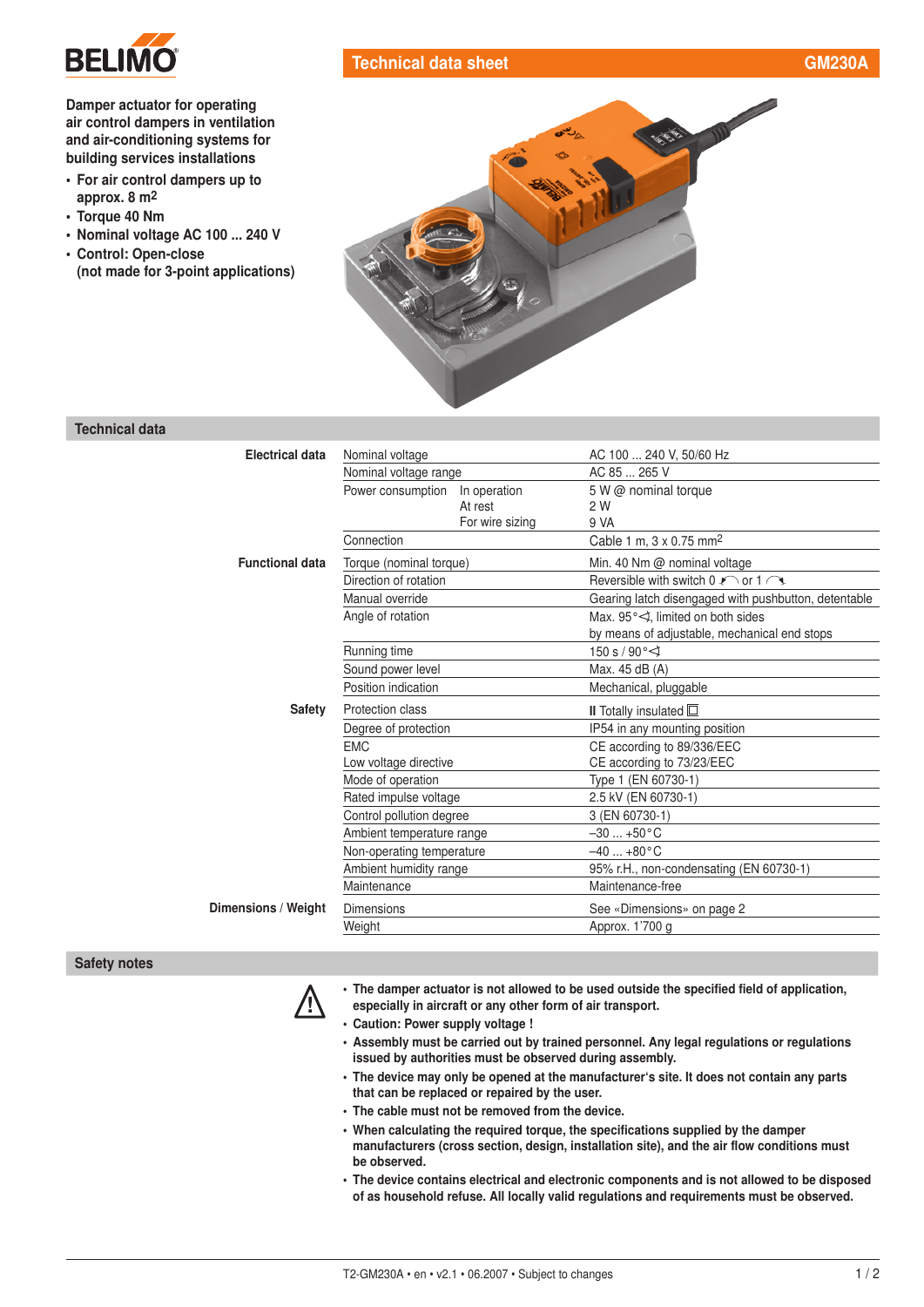

| Simple direct mounting on the damper spindle with a universal spindle clamp, supplied with<br>an anti-rotation strap to prevent the actuator from rotating. |                                                                                                                                          |  |  |
|-------------------------------------------------------------------------------------------------------------------------------------------------------------|------------------------------------------------------------------------------------------------------------------------------------------|--|--|
| Manual operation is possible with the pushbutton (the gearing latch remains disengaged as long<br>as the pushbutton is pressed or detented).                |                                                                                                                                          |  |  |
| Adjustable angle of rotation with mechanical end stops.                                                                                                     |                                                                                                                                          |  |  |
| The actuator is overload-proof, requires no limit switches and automatically stops when the<br>end stop is reached.                                         |                                                                                                                                          |  |  |
|                                                                                                                                                             |                                                                                                                                          |  |  |
| <b>Description</b>                                                                                                                                          | Data sheet                                                                                                                               |  |  |
| Auxiliary switch, type SA                                                                                                                                   | T2 - SA                                                                                                                                  |  |  |
|                                                                                                                                                             | T2 - PA                                                                                                                                  |  |  |
|                                                                                                                                                             | T2 - Z-GMA                                                                                                                               |  |  |
| <b>Electrical installation</b>                                                                                                                              |                                                                                                                                          |  |  |
| N<br>N<br>L                                                                                                                                                 |                                                                                                                                          |  |  |
| $\overline{2}$<br>$\overline{2}$                                                                                                                            |                                                                                                                                          |  |  |
| $1 = blue$<br>$\sum_{i=1}^{n}$<br>0<br>$2 = brown$<br>$3 =$ white                                                                                           |                                                                                                                                          |  |  |
| <b>Dimensions [mm]</b>                                                                                                                                      |                                                                                                                                          |  |  |
|                                                                                                                                                             |                                                                                                                                          |  |  |
| 2<br>8                                                                                                                                                      |                                                                                                                                          |  |  |
| 179<br>⊚<br>116<br>ⓒ                                                                                                                                        |                                                                                                                                          |  |  |
|                                                                                                                                                             | Feedback potentiometer, type PA<br>Various accessories (Damper and actuator crank arms, anti-rotation strap etc.)<br>Cable colours:<br>衈 |  |  |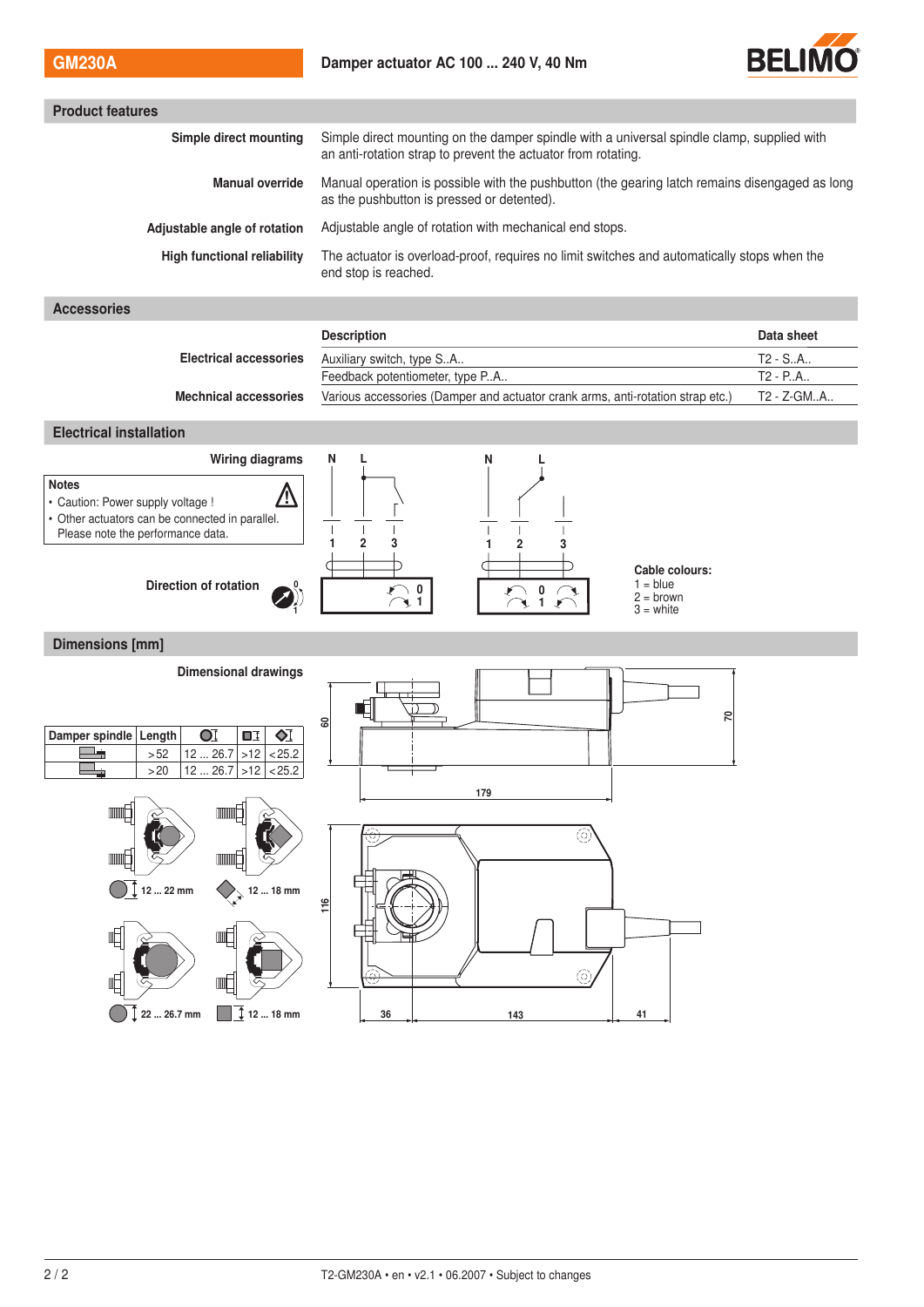